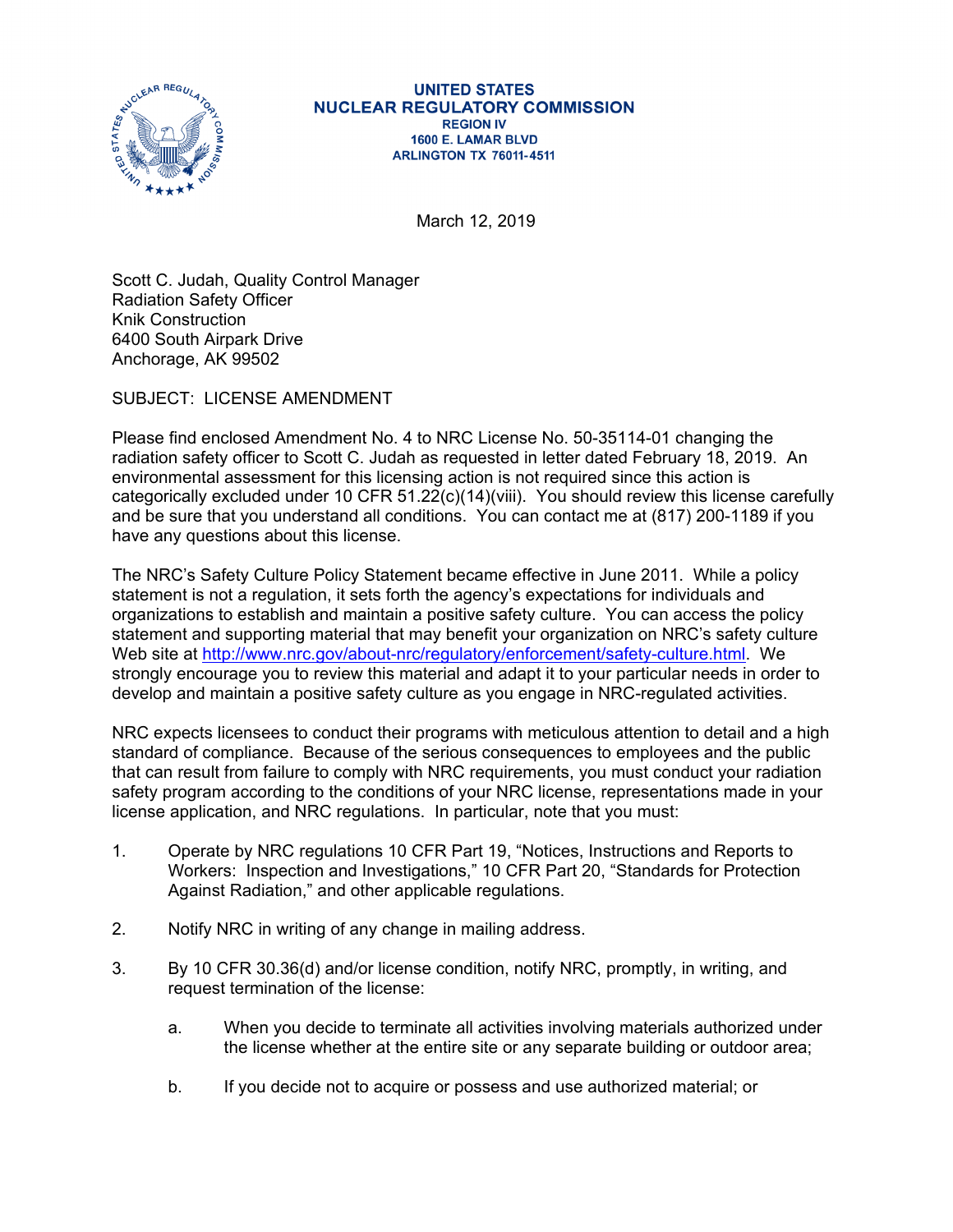S. Judah -2-

- c. When no principal activities under the license have been conducted for a period of 24 months.
- 4. Request and obtain a license amendment before you:
	- a. Change Radiation Safety Officers;
	- b. Order byproduct material in excess of the amount, radionuclide or form authorized on the license;
	- c. Add or change the areas or address(es) of use identified in the license application or on the license; or
	- d. Change the name or ownership of your organization.
- 5. Submit a complete renewal application or termination request at least 30 days before the expiration date on your license. You will receive a reminder notice approximately 90 days before the expiration date. Possession of radioactive material after your license expires is a violation of NRC regulations.

In addition, please note that NRC Form 313 requires the applicant, by signature, to verify that the applicant understands that all statements contained in the application are true and correct to the best of the applicant's knowledge. The signatory for the application should be the licensee or certifying official rather than a consultant. Since the NRC also accepts a letter requesting amendment of an NRC license, the signatory for such a request should also be the licensee or certifying official rather than a consultant.

NRC will periodically inspect your radiation safety program. Failure to conduct your program according to NRC regulations, license conditions, and representations made in your license application and supplemental correspondence with NRC may result in enforcement action against you. This could include issuance of a notice of violation; imposition of a civil penalty; or an order suspending, modifying, or revoking your license as specified in the NRC Enforcement Policy. The NRC Enforcement Policy is available on the following internet address: http://www.nrc.gov/about-nrc/regulatory/enforcement/enforce-pol.html.

An electronic version of the NRC's regulations is available on the NRC Web site at www.nrc.gov. Additional information regarding use of radioactive materials may be obtained on the NRC Web site at https://www.nrc.gov/materials/miau/mat-toolkits.html. This site also provides the link to the toolbox for updated information on the revised regulations for naturallyoccurring and accelerator-produced radioactive materials (NARM).